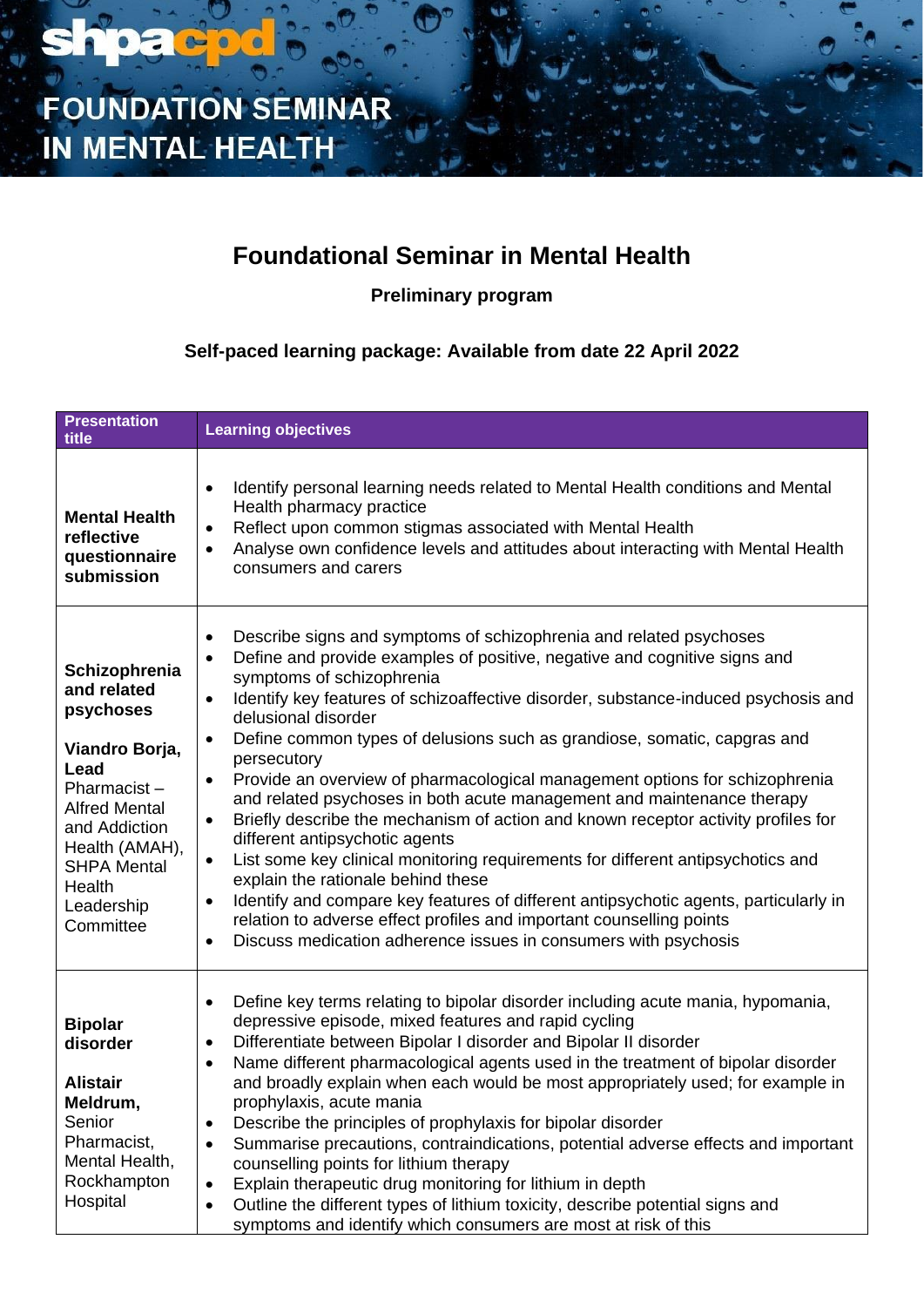## **FOUNDATION SEMINAR** IN MENTAL HEALTH

**shpacpd** 

|                                                                                                                                                                               | Identify precautions, contraindications, adverse effects, counselling points and<br>$\bullet$<br>therapeutic drug monitoring principles for sodium valproate in bipolar disorder<br>Discuss the use of other mood stabilising agents such as lamotrigine and<br>$\bullet$<br>carbamazepine in bipolar disorder                                                                                                                                                                                                                                                                                                                                                                                                                                                                                                                                                                                                                                                                                                                                                                                                                                                                                                                                                                                                                                                                                                                                                                                                                                                                                                                                                                                                                                                                                                                                                                                                                                                                                                                                   |
|-------------------------------------------------------------------------------------------------------------------------------------------------------------------------------|--------------------------------------------------------------------------------------------------------------------------------------------------------------------------------------------------------------------------------------------------------------------------------------------------------------------------------------------------------------------------------------------------------------------------------------------------------------------------------------------------------------------------------------------------------------------------------------------------------------------------------------------------------------------------------------------------------------------------------------------------------------------------------------------------------------------------------------------------------------------------------------------------------------------------------------------------------------------------------------------------------------------------------------------------------------------------------------------------------------------------------------------------------------------------------------------------------------------------------------------------------------------------------------------------------------------------------------------------------------------------------------------------------------------------------------------------------------------------------------------------------------------------------------------------------------------------------------------------------------------------------------------------------------------------------------------------------------------------------------------------------------------------------------------------------------------------------------------------------------------------------------------------------------------------------------------------------------------------------------------------------------------------------------------------|
| <b>Depressive</b><br>and anxiety<br>disorders<br>Alice Wisdom,<br>Senior<br>Pharmacist-<br>Community<br>Mental Health,<br>Northern<br>Adelaide Local<br><b>Health Network</b> | Describe in detail typical signs and symptoms of major depression. Compare and<br>٠<br>contrast mild, moderate and severe classifications of major depression<br>Differentiate between and describe key features of psychotic depression,<br>$\bullet$<br>depression with melancholic features, seasonal affective disorder, substance-<br>induced depression and premenstrual dysphoric disorder<br>Briefly describe features of grief and adjustment disorder<br>$\bullet$<br>Identify co-morbid medical conditions which may contribute to depressive<br>$\bullet$<br>signs/symptoms<br>Discuss a range of non-pharmacological management strategies for depressive<br>$\bullet$<br>disorders<br>Describe in detail typical signs and symptoms of generalised anxiety disorder,<br>$\bullet$<br>obsessive compulsive disorder, posttraumatic stress disorder and panic disorder<br>Differentiate between and describe key features of agoraphobia, separation<br>$\bullet$<br>anxiety disorder, social anxiety disorder, common specific phobias, body<br>dysmorphic disorder, hoarding disorder<br>Discuss a range of non-pharmacological management strategies for anxiety<br>$\bullet$<br>disorders<br>Compare principles of use of antidepressant medications in depressive and<br>$\bullet$<br>anxiety disorders<br>Outline key principles for safe and optimal antidepressant medication use in<br>$\bullet$<br>general including important counselling points for consumers and appropriate<br>cessation or switching of agents<br>Name a range of drugs which may contribute to serotonin toxicity. Describe signs,<br>$\bullet$<br>symptoms and management of serotonin toxicity<br>Describe mechanism of action, indications, precautions, contraindications, adverse<br>effects, appropriate dose ranges, counselling points, interactions and clinical<br>monitoring for the different classes of antidepressants<br>Analyse utility, risks, advantages and disadvantages of benzodiazepines in anxiety<br>$\bullet$<br>disorders |
| <b>Personality</b><br>disorders<br>Sathya Rao,<br>Director,<br>Spectrum                                                                                                       | Describe 'cluster A', 'cluster B' and 'cluster C' in the context of personality<br>$\bullet$<br>disorders and give examples of each of these<br>Describe key features of borderline personality disorder and outline principles for<br>$\bullet$<br>treatment and management<br>Consider stigmas associated with personality disorders<br>$\bullet$<br>Analyse the limited role of pharmacotherapy for different personality disorders and<br>$\bullet$<br>give a brief overview of the general non-pharmacological management for them                                                                                                                                                                                                                                                                                                                                                                                                                                                                                                                                                                                                                                                                                                                                                                                                                                                                                                                                                                                                                                                                                                                                                                                                                                                                                                                                                                                                                                                                                                          |
| Depots in<br>depth<br><b>Stewart Bailey,</b><br>Senior                                                                                                                        | Analyse and compare specific risks and benefits associated with different LAIs, as<br>$\bullet$<br>well as advantages and disadvantages of LAIs in general<br>Describe initiation dosing regimens, and dose ranges and frequencies for different<br>٠<br>LAIs<br>Describe in detail and compare the pharmacokinetic properties of different LAIs<br>$\bullet$                                                                                                                                                                                                                                                                                                                                                                                                                                                                                                                                                                                                                                                                                                                                                                                                                                                                                                                                                                                                                                                                                                                                                                                                                                                                                                                                                                                                                                                                                                                                                                                                                                                                                    |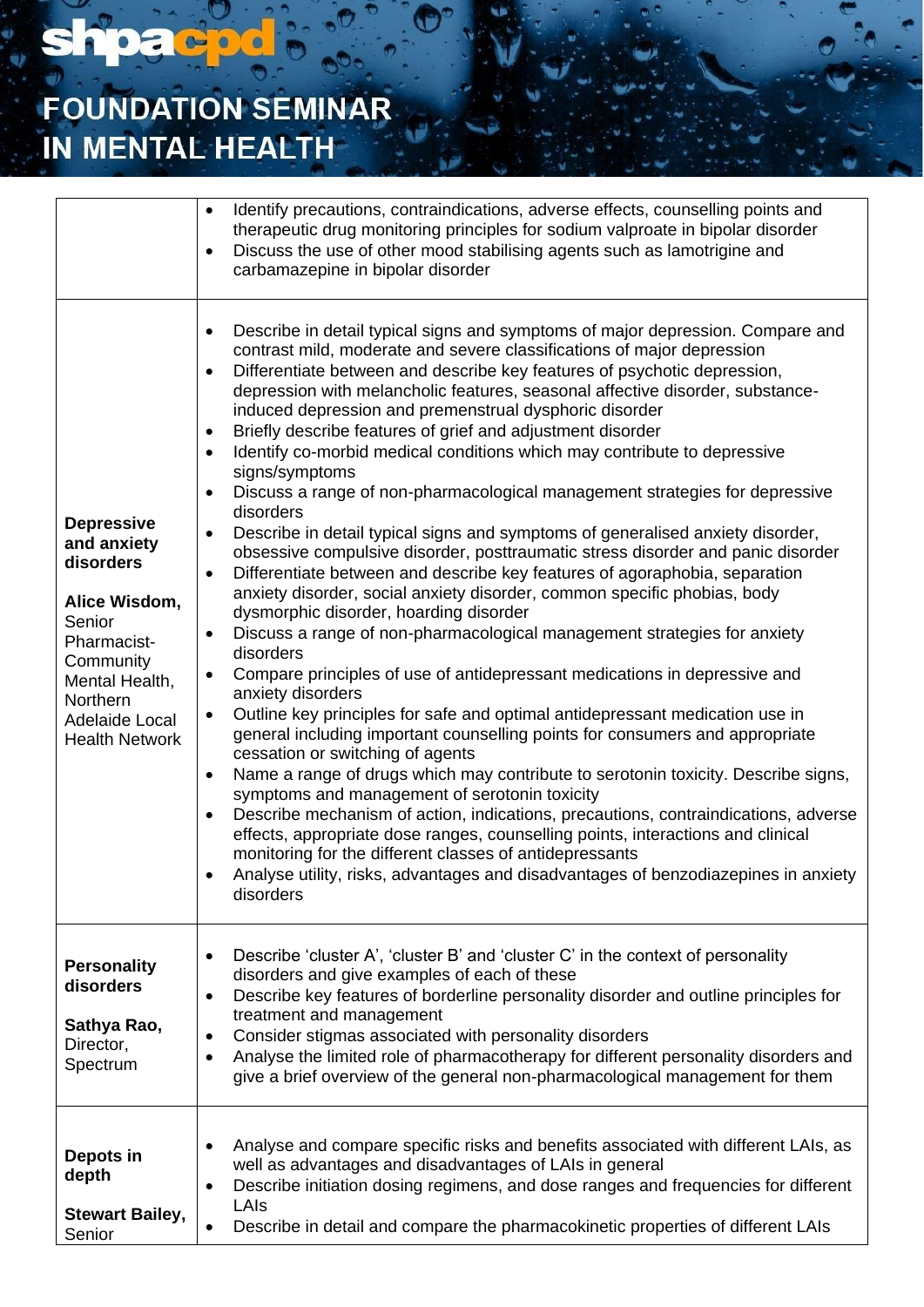# **FOUNDATION SEMINAR** IN MENTAL HEALTH

shpacpd

| Pharmacist,<br>Mental Health,<br>Toowoomba<br>Hospital,<br><b>Darling Downs</b><br>Health, Qld                                                                                                            | Describe the physicochemical properties of different LAI formulations and<br>$\bullet$<br>understand how these relate to their pharmacokinetics and clinical effects<br>Describe the pharmacodynamic properties and receptor activity profiles of different<br>$\bullet$<br>LAI formulations and understand how these relate to their pharmacokinetics,<br>clinical effects and adverse effect profiles<br>Outline principles and rationales for oral antipsychotic supplementation with<br>$\bullet$<br>different LAIs<br>Summarise administration particulars for different LAIs including injection sites and<br>$\bullet$<br>medication handling/storage<br>Discuss strategies for managing missed LAI doses<br>$\bullet$<br>Discuss strategies for switching between different LAIs<br>$\bullet$<br>Identify monitoring for different LAIs. Describe olanzapine post-injection syndrome<br>$\bullet$<br>Explain why antipsychotic long acting injections (LAIs) are high risk medications<br>$\bullet$                                                                                                                                                                                                                                                                                                                                                                                                                                                                                                                                                                                                                           |
|-----------------------------------------------------------------------------------------------------------------------------------------------------------------------------------------------------------|---------------------------------------------------------------------------------------------------------------------------------------------------------------------------------------------------------------------------------------------------------------------------------------------------------------------------------------------------------------------------------------------------------------------------------------------------------------------------------------------------------------------------------------------------------------------------------------------------------------------------------------------------------------------------------------------------------------------------------------------------------------------------------------------------------------------------------------------------------------------------------------------------------------------------------------------------------------------------------------------------------------------------------------------------------------------------------------------------------------------------------------------------------------------------------------------------------------------------------------------------------------------------------------------------------------------------------------------------------------------------------------------------------------------------------------------------------------------------------------------------------------------------------------------------------------------------------------------------------------------------------------|
| <b>Finding Mental</b><br><b>Health</b><br>information                                                                                                                                                     | Identify appropriate information resources for Mental Health medications and<br>$\bullet$<br>critically evaluate their utility and quality                                                                                                                                                                                                                                                                                                                                                                                                                                                                                                                                                                                                                                                                                                                                                                                                                                                                                                                                                                                                                                                                                                                                                                                                                                                                                                                                                                                                                                                                                            |
| <b>Clozapine</b><br>Amy Sieff,<br>Senior<br>Pharmacist -<br>Medication<br>Safety and<br>Antimicrobial<br>Stewardship,<br>Mental Health,<br>South Western<br><b>Sydney Local</b><br><b>Health District</b> | Outline the indication and rationale for clozapine use<br>٠<br>Describe the pharmacology of clozapine and relate this to its therapeutic effects<br>$\bullet$<br>and side effects<br>Identify key components of a clozapine pre-treatment workup and necessary<br>$\bullet$<br>baseline blood tests, acknowledging that clinical guidelines in different jurisdictions<br>differ somewhat<br>Discuss cardiac risks of clozapine, particularly myocarditis and cardiomyopathy,<br>٠<br>detailing appropriate monitoring and screening for these<br>Describe required haematological monitoring for clozapine therapy and registration<br>$\bullet$<br>with monitoring databases and explain the rationale for this<br>Explain how clozapine is typically initiated and discuss the rationale for this,<br>$\bullet$<br>including dose titration and clinical monitoring (again noting some guidelines may<br>differ)<br>List significant side effects of clozapine and risks associated with these, including<br>$\bullet$<br>but not limited to constipation, hypersalivation and sedation<br>Discuss physical and metabolic health and risks in relation to clozapine and<br>$\bullet$<br>recommended monitoring and management strategies<br>Describe the significance and utility of clozapine and norclozapine levels<br>٠<br>Explain how clozapine cessation should be managed, whether as part of a<br>$\bullet$<br>treatment plan or an unplanned treatment interruption<br>Identify and describe clinically significant interactions with clozapine, including<br>$\bullet$<br>caffeine, smoking and prescription medications |